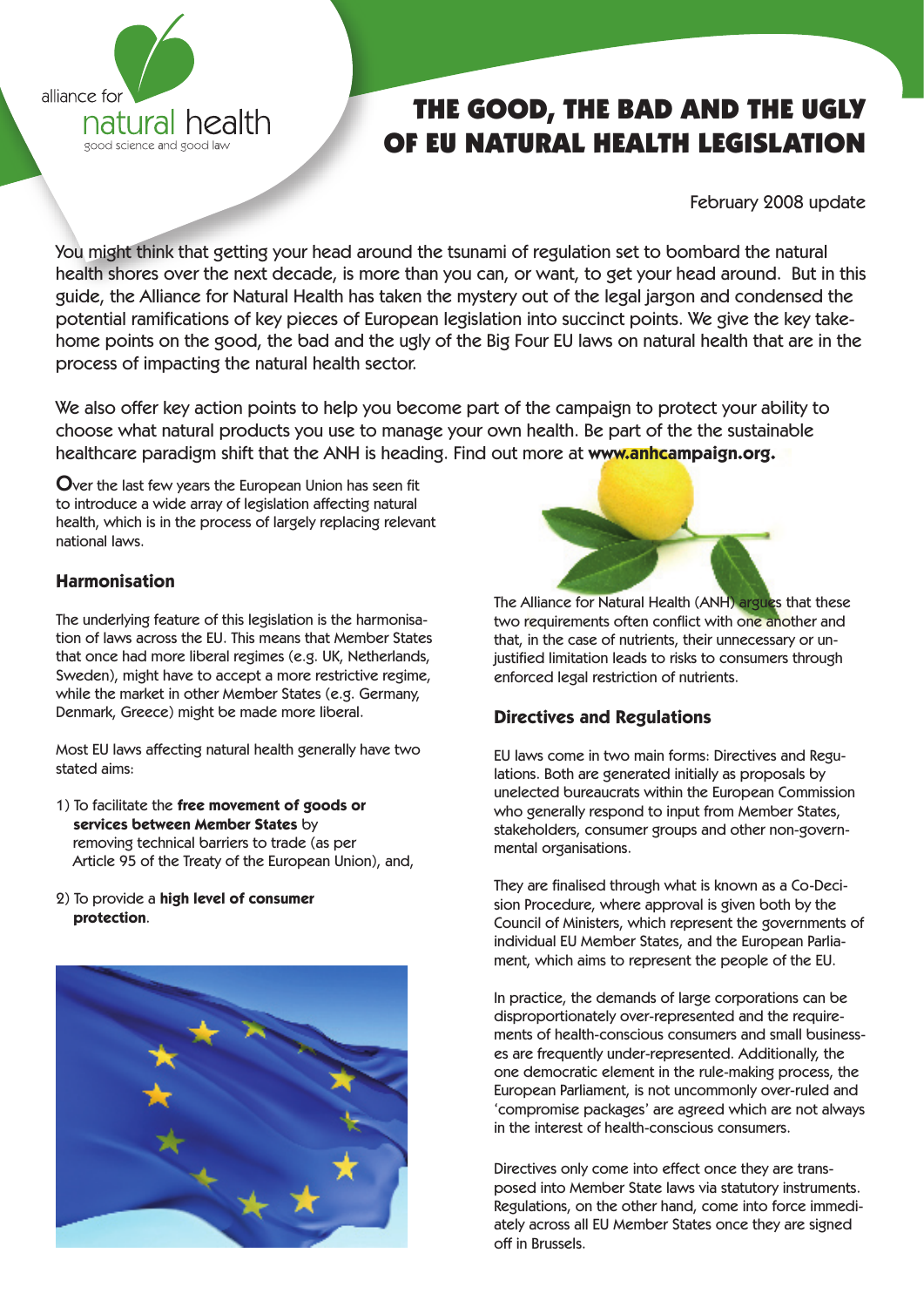## **Food vs medicinal law**

Food law across the EU is controlled by the General Food Law Regulation EC 178/2002, while medicinal law is contolled by the Human Medicinal Products Directive 2001/83/EC, most recently amended in 2004, by amending Directive 2004/27/EC (p. 4 of this guide).

In order for natural health products to be freely available, cost effective and widely used for the purpose of preventative healthcare, it is important that the vast majority remain as foods, rather than as medicines (see Box 2).

## **Food Supplements Directive (Directive 2002/46/EC)**

#### **The good**

When some countries in Europe regarded any food supplement containing more than the Recommended Daily Allowance (RDA) of vitamins or minerals as a medicine, the Food Supplements Directive (FSD) could be considered a breakthrough, given that it considers food supplements as a sub-category of food. Presently it applies only to food supplements containing vitamins and minerals, but it will in future be applied to supplements containing other groups of nutrients such as essential fatty acids, amino acids, herbal products, etc. Using the elements of the European Court of Justice's ruling on the ANH's legal challenge of the FSD (Box 1), the ANH has received confirmation that a diverse range of natural sources of vitamins and minerals are considered by the European Commission to be outside the scope of the FSD, and will be regarded as foods.

#### **The bad**

The FSD relies on a positive list, so that, effectively, if an ingredient is not on the list, it is banned. The positive list presently contains primarily synthetic forms of vitamins and inorganic forms of minerals, but a temporary EU list of derogated vitamin and mineral forms can still be used and it is hoped that the majority of these will be added to the positive list by the end of 2009. The ANH is concerned that future positive lists for botanical, herbal and other products might be very limited.

#### **The ugly**

Not only does the FSD control what nutrients you can put in food supplements, it will in the near future be applied to both maximum and minimum allowable dosages, at least for vitamins and minerals. The 'maximum permitted levels' (MPLs) of vitamins and mineral food supplements will be set EU-wide using methods of risk assessment/management that seem likely to be unnecessarily restrictive for a wide range of vitamin and mineral forms. The ANH argues that these methods are scientifically flawed. If this approach is not altered, it is possible that some of the levels will be so low that they will be much less than that which might be consumed in the conventional diet, which is known to be already nutrient-depleted in many areas. For example, the MPL for beta-carotene that is being considered might be less than that which you might consume in two carrots, while that for selenium could be less than that found in just two or three brazil nuts.

If the European authorities were so convinced these levels in food supplements are harmful, why are they not recommending limits on the number of carrots or brazil nuts being sold, or at least requiring warning labels? The reason for this is that they know perfectly well that the natural forms of nutrients, that are being restricted on the basis of some, sometimes spurious, safety concerns with synthetic forms, are not only very safe, but are also beneficial at dosages well above the proposed MPL. The MPL will likely be used as the borderline between products considered as food supplements and those considered as drugs (see Box 2).

#### **What to do**

• Support the ANH in its work to demonstrate that the risk assessment and management methods being used to impose dosage restrictions are flawed scientifically.

• Write to your MEP and national parliamentarian and let them know of your concerns about proposed, unnecessary restrictions on forms and dosages of nutrients that are clearly beneficial.



## **BOX 1** - **The ANH legal challenge of the Food Supplements Directive (2003-5)**

In October 2003, the ANH launched a legal challenge to the FSD in the High Court in London. The case was referred to the European Court of Justice (ECJ) in January 2004, where it was joined by a parallel case initiated by two UK trade associations, and a year later oral hearings were heard in Luxembourg. Although the Advocate General in the case, in April 2005, recommended the Directive be overturned owing to fatal flaws within it, when the ruling was handed down in July 2005, the Directive was left standing. However, very important and helpful clarifications were made by the Court relating to the exclusion of natural sources from the Directive, simplifying the process of application to the positive list and making clear that the primary burden of responsibility on proof of safety is on the governmental authorities, not the industry. In August 2007, the European Commission confirmed that a range of applications submitted by the ANH were outside the scope of the FSD, confirming the ANH's interpretation of the ECJ ruling.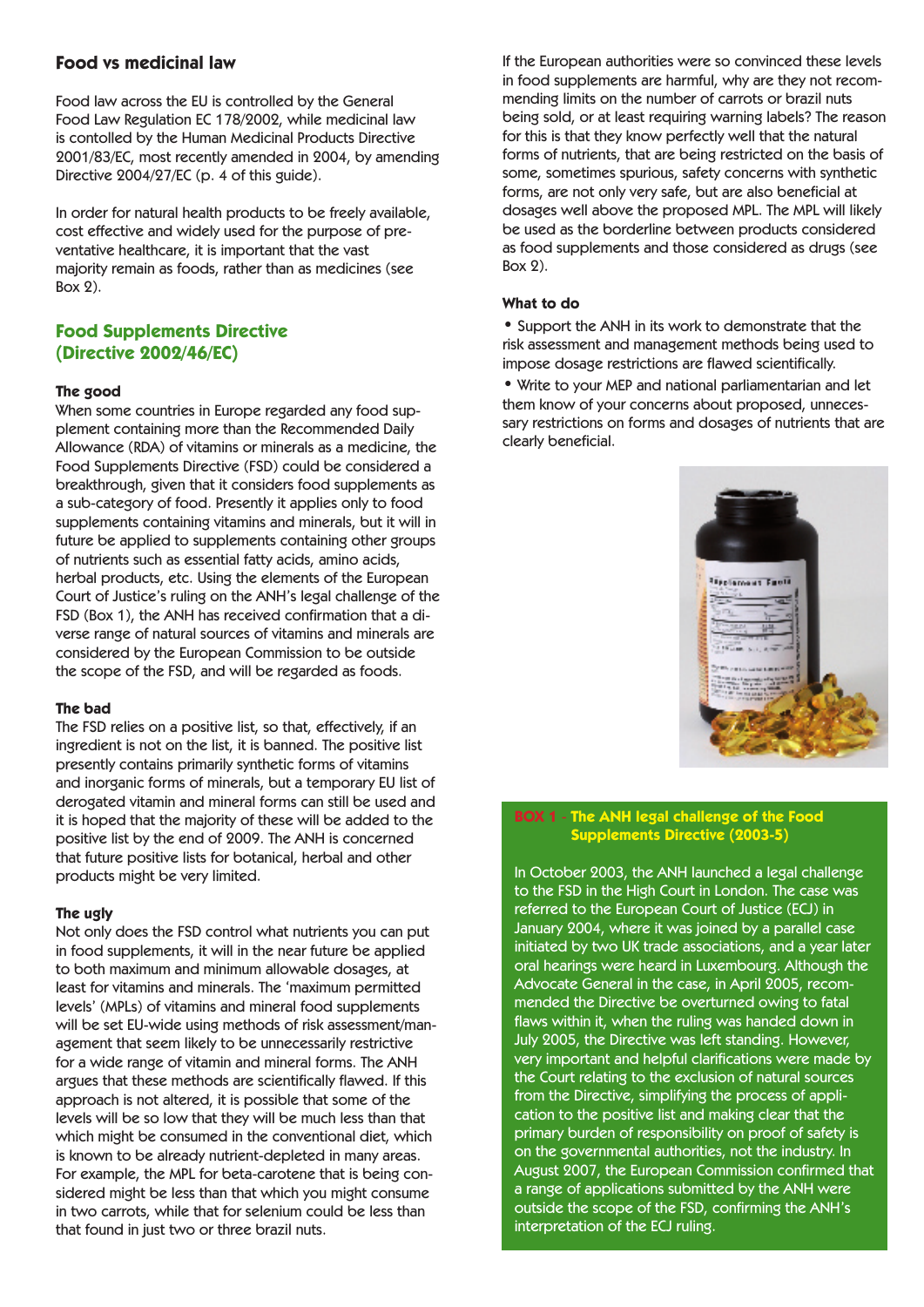# **The Nutrition and Health Claims Regulation (Regulation (EC) No 1924/2006)**

### **The good**

Before 1 July 2007, when this Regulation came into effect, many European Member States, regarded any health claim for a food as a medicinal claim, this resulting in bans and prosecutions. However, the Nutrition and Health Claims Regulation (NHCR) will allow particular claims to be made for foods and food ingredients, including ingredients in food supplements. Two types of health claim will be allowed: generic claims (under Article 13) and disease risk reduction (and childrens' health) claims (under Article 14).

### **The bad**

Only claims that are approved by European authorities, notably the European Food Safety Authority (EFSA), will be allowed. Hundreds of generic claims submitted by manufacturers, associations and other bodies, including the ANH, are presently being considered by EFSA. Evaluations will be complete in 2009/10 and from that time only approved claims will be allowed to be used—all other claims from that point being banned.

### **The ugly**

For the all-important category of disease risk reduction claims (Article 14), there will be a very onerous data requirement which will be beyond the reach of many small to medium-sized businesses that have been the key pioneers and innovators within the natural health field. Approvals for these claims will be product-specific, so human clinical studies for given products will be required to gain approval of a claim. This pathway has effectively created a passport system for big business which will undoubtedly gain claims for products such as phytosterol or plant stanol ester containing margarines, which, in our view, are hardly at the cutting-edge of health foods.

## **What to do**

• Support ANH and other parties in filing generic applications for health claims, under Article 13.

• Support the ANH's campaign efforts to reduce the scientific data requirements for disease risk reduction claims, making them more accessible to small to medium-sized businesses.





**BOX 2 - Why the ANH is campaigning to stop Regulators turning natural health products into drugs**

Natural health products have been part of our heritage for millennia and it has been widely accepted for many years that their long history of safe use precludes the need for safety evaluation. Here are some of the main reasons why the ANH is campaigning to prevent the 'medicalisation' of natural health products:

## **Inevitable price rises would make products less**

**accessible to the public.** Medicines law requires that products be extensively evaluated both for safety and effectiveness. This can cost millions and the cost must be passed on to consumers, forcing products to increase significantly in price, making them less accessible to the public.

**Medicines law poses a barrier to companies.** The recent expansion of the natural health industry has been pioneered by small to medium sized companies. However, many of these companies are not be able to afford the cost of obtaining a drugs license so many products would be lost from the market.

**Medicines are not generally consumed by healthy people.** Medicines are generally taken by those who are sick and not those who are healthy. Natural products are extremely useful tools for the maintenance and promotion of health and people would be much less likely to use them for 'preventative healthcare' if they had to buy them as medicines.

**Higher doses of nutrients are not medicines.** Many regulators around the world are contemplating making higher dose nutrients medicines. In Europe, there is a serious risk that the amount of beta-carotene present in two carrots or the selenium in two or three Brazil nuts would be regarded as medicinal when included in a food supplement. Just because a particular meal or food supplement is healthy and has beneficial effects on the body that might preclude the need for conventional pharmaceuticals, does not mean it should be classified as medicinal. Setting low borderlines between foods and medicines is clearly a political, not scientific, agenda.